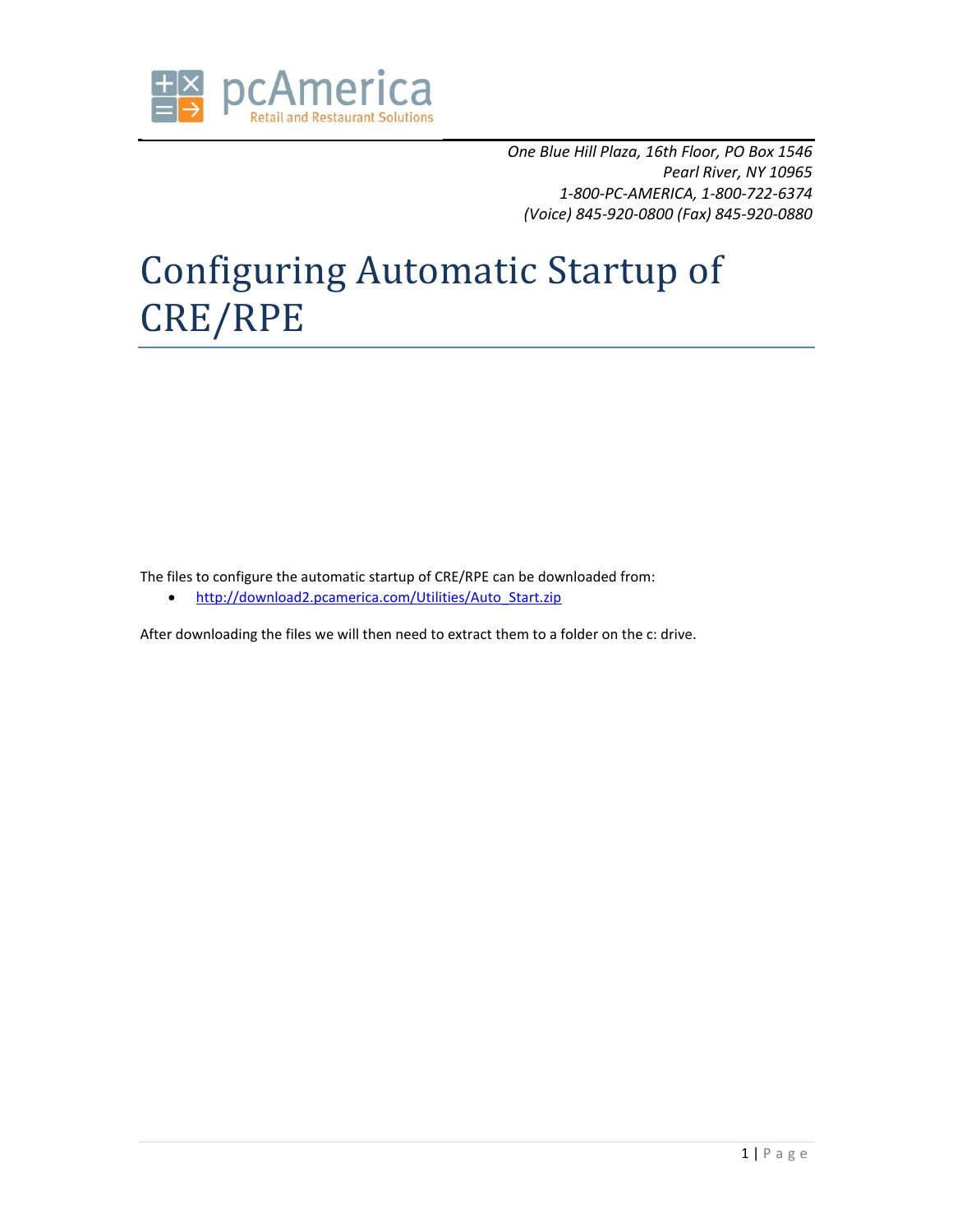# **Creating the New Folder**

| start                                                                                                                                                                                                                                                                                                                                                                                                                                                                                                                                                                                                                                                                                                                                                                                                                                                                                                                                                                                                                                                                                                                                                                                                                                                             | Select Start.<br>1.                                                                                           |
|-------------------------------------------------------------------------------------------------------------------------------------------------------------------------------------------------------------------------------------------------------------------------------------------------------------------------------------------------------------------------------------------------------------------------------------------------------------------------------------------------------------------------------------------------------------------------------------------------------------------------------------------------------------------------------------------------------------------------------------------------------------------------------------------------------------------------------------------------------------------------------------------------------------------------------------------------------------------------------------------------------------------------------------------------------------------------------------------------------------------------------------------------------------------------------------------------------------------------------------------------------------------|---------------------------------------------------------------------------------------------------------------|
| My Computer                                                                                                                                                                                                                                                                                                                                                                                                                                                                                                                                                                                                                                                                                                                                                                                                                                                                                                                                                                                                                                                                                                                                                                                                                                                       | Select My Computer.<br>2.                                                                                     |
| Local Disk $(C_i)$                                                                                                                                                                                                                                                                                                                                                                                                                                                                                                                                                                                                                                                                                                                                                                                                                                                                                                                                                                                                                                                                                                                                                                                                                                                | Select Local Disk (C:).<br>3.                                                                                 |
| $\Box$ o $\times$<br>Local Disk (C:)<br>File Edit View Favorites Tools Help<br>Æ<br>$\bigodot$ Back $\cdot$ $\bigodot$<br>$\vee$ $\rightarrow$ Go<br>Address $\bigotimes$ Ct<br>$\circledast$<br><b>System Tasks</b><br>11a0e143a922af07963b<br>CREUPDATES<br>Hide the contents of this<br>drive<br>View<br>Add or remove programs<br>Documents and Settings<br>Arrange Icons By<br>$\mathcal P$ Search for files or folders<br>Refresh<br>Paste<br>MSOCache<br>$\circledast$<br><b>File and Folder Tasks</b><br>Paste Shortcut<br>Undo Move<br>$C\text{tr}H+Z$<br>Make a new folder<br>Groove Folder Synchronization<br>Program Files<br>Publish this folder to the<br>Web<br><b>New</b><br>Share this folder<br>$B$ Shortcut<br>Properties<br><b>COM</b><br>Microsoft Office Access 2007 Database<br>$\qquad \qquad \textcircled{\scriptsize a}$<br><b>Other Places</b><br><b>Briefcase</b><br>Bitmap Image<br>My Computer<br>Microsoft Office Word Document<br>My Documents<br>Microsoft Office PowerPoint Presentation<br>Shared Documents<br>Microsoft Office Publisher Document<br>My Network Places<br>WinRAR archive<br><b>D</b> Text Document<br>$\circledast$<br>Wave Sound<br><b>Details</b><br>Microsoft Office Excel Worksheet<br>WinRAR ZIP archive | Right-click in a blank area and select New then select<br>4.<br>Folder.<br>Enter a name for the folder.<br>5. |
| AutoStart                                                                                                                                                                                                                                                                                                                                                                                                                                                                                                                                                                                                                                                                                                                                                                                                                                                                                                                                                                                                                                                                                                                                                                                                                                                         | The folder name in our example is AutoStart.                                                                  |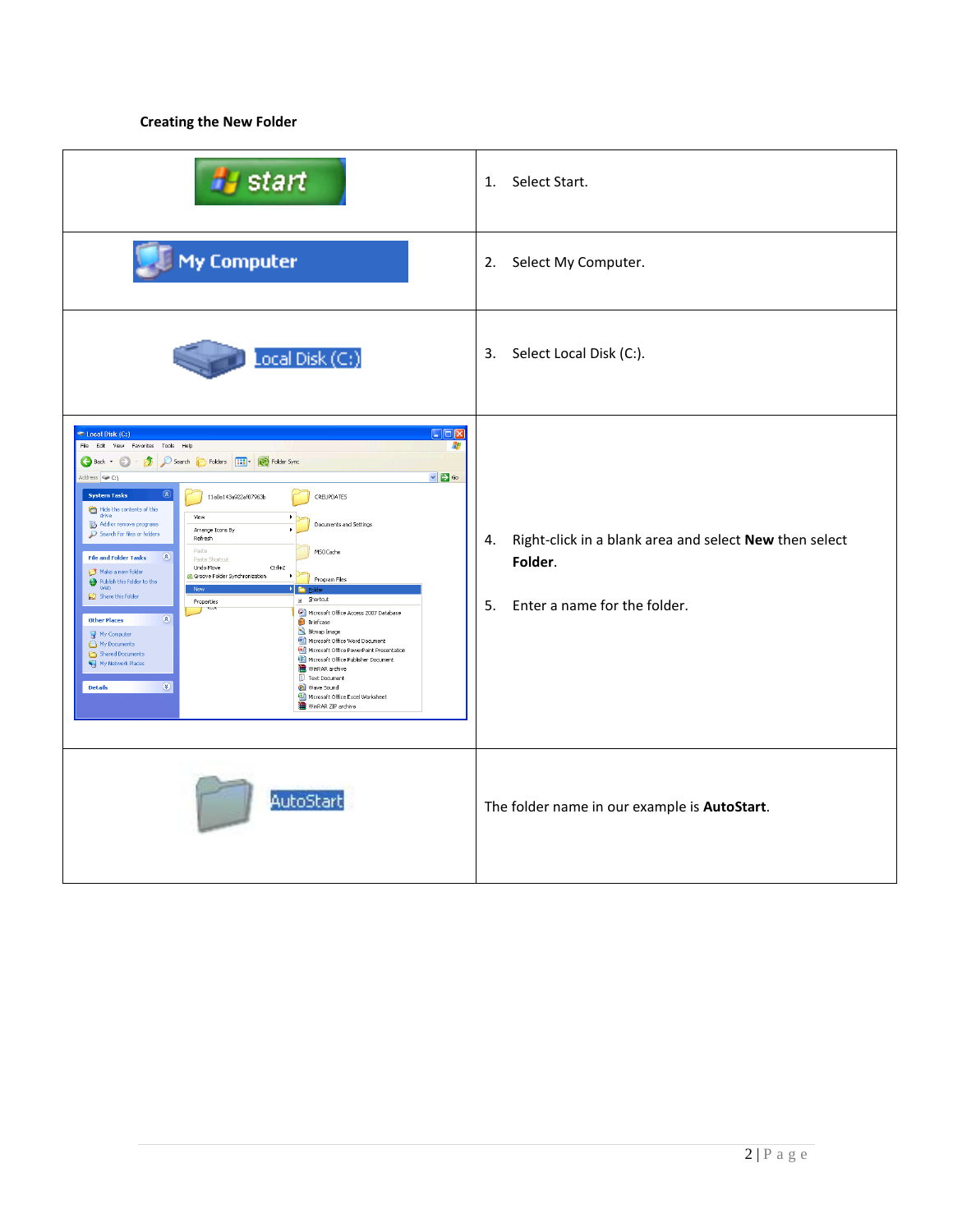## **Extracting the Files**

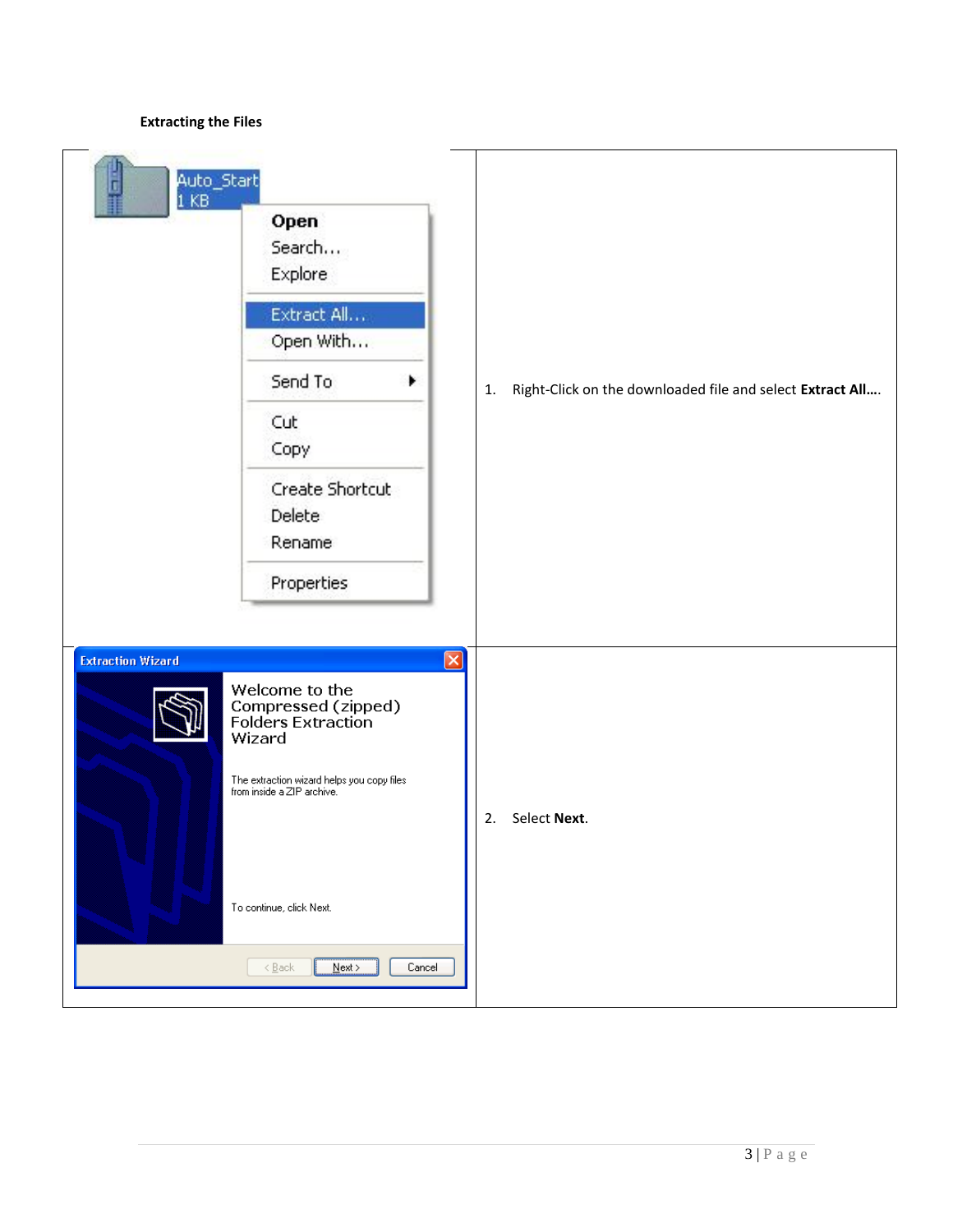| <b>Extraction Wizard</b><br><b>Select a Destination</b><br>Files inside the ZIP archive will be extracted to the location you.<br>choose.<br>Select a folder to extract files to.<br>Files will be extracted to this directory:<br>C:\Documents and Settings\Administrator\Deskto<br>Browse<br>Password<br>Extracting<br>$\leq$ $\underline{\mathsf{Back}}$<br>$N$ ext ><br>Cancel                                                                                                                                                                                                                | Select Browse.<br>3.                                                                                                         |
|---------------------------------------------------------------------------------------------------------------------------------------------------------------------------------------------------------------------------------------------------------------------------------------------------------------------------------------------------------------------------------------------------------------------------------------------------------------------------------------------------------------------------------------------------------------------------------------------------|------------------------------------------------------------------------------------------------------------------------------|
| Select a destination.<br>Select the place where you want to extract the selected<br>item(s). Then click the OK button.<br>My Computer<br>Ξ<br>31/2 Floppy (A:)<br>⊞<br>$\Box$ $\quad$ Local Disk (C:)<br>2b9b3d72935456612b2c3b68<br>$\mathbf \Xi$<br>38d6cd0db26062056e<br>9025a39343db994f9b<br>$\mathbf \Xi$<br>AutoStart<br>Documents and Settings<br>Đ<br>Portable Adobe Photoshop CS3 Micro<br>⊞<br>Program Files<br>⊞<br>WINDOWS<br>E<br>wsupdates<br>$\pm$<br>ᄿ<br><u>m. A. Aussin I</u><br>(1, 1)<br>To view any subfolders, click a plus sign above.<br>Make New Folder<br>ОК<br>Cancel | Navigate to the folder we created in the previous section<br>4.<br>(C:\AutoStart).<br>Select OK.<br>5.<br>Select Next.<br>6. |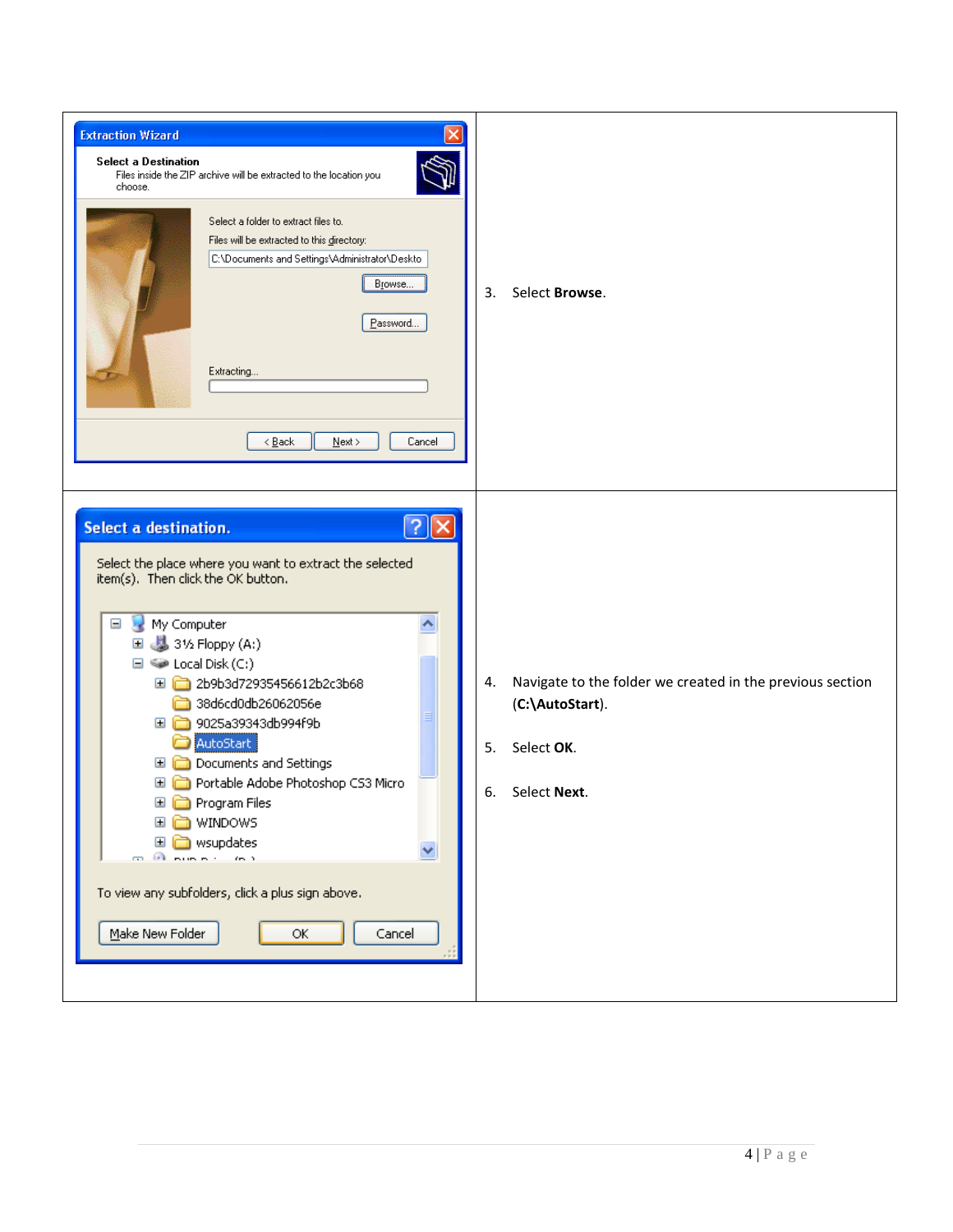| <b>Extraction Wizard</b><br><b>Extraction Complete</b><br>Files have been successfully extracted from the ZIP archive.                                                                                                                |                                                                        |
|---------------------------------------------------------------------------------------------------------------------------------------------------------------------------------------------------------------------------------------|------------------------------------------------------------------------|
| Files have been successfully extracted to the following<br>directory:<br>C:\AutoStart<br>To see your extracted files, check the box below:<br>Show extracted files<br>Press finish to continue.<br>Finish<br>Cancel<br>< <u>B</u> ack | Select Show extracted files.<br>7 <sub>1</sub><br>Select Finish.<br>8. |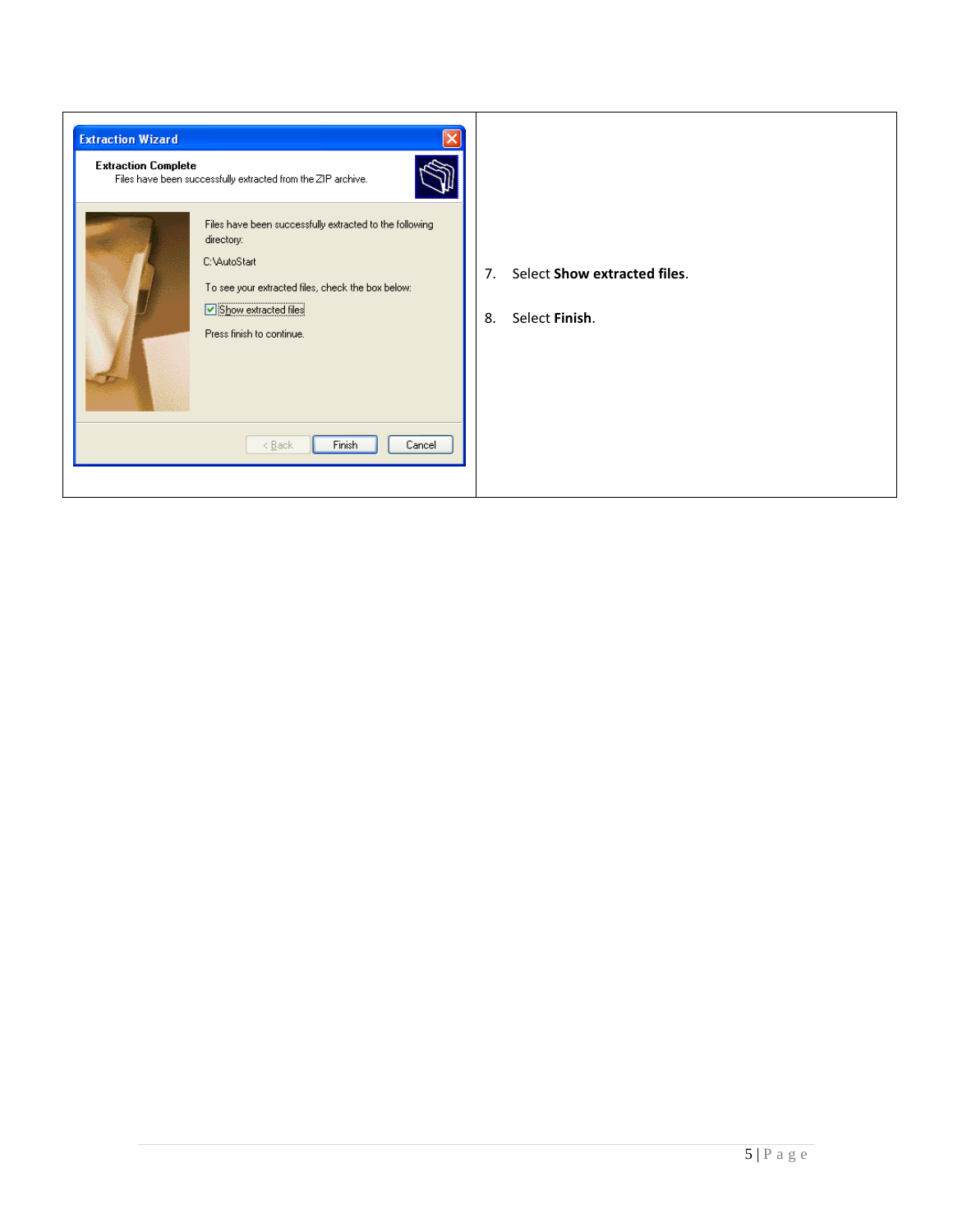

#### **Moving the Automatic Startup File – Windows XP**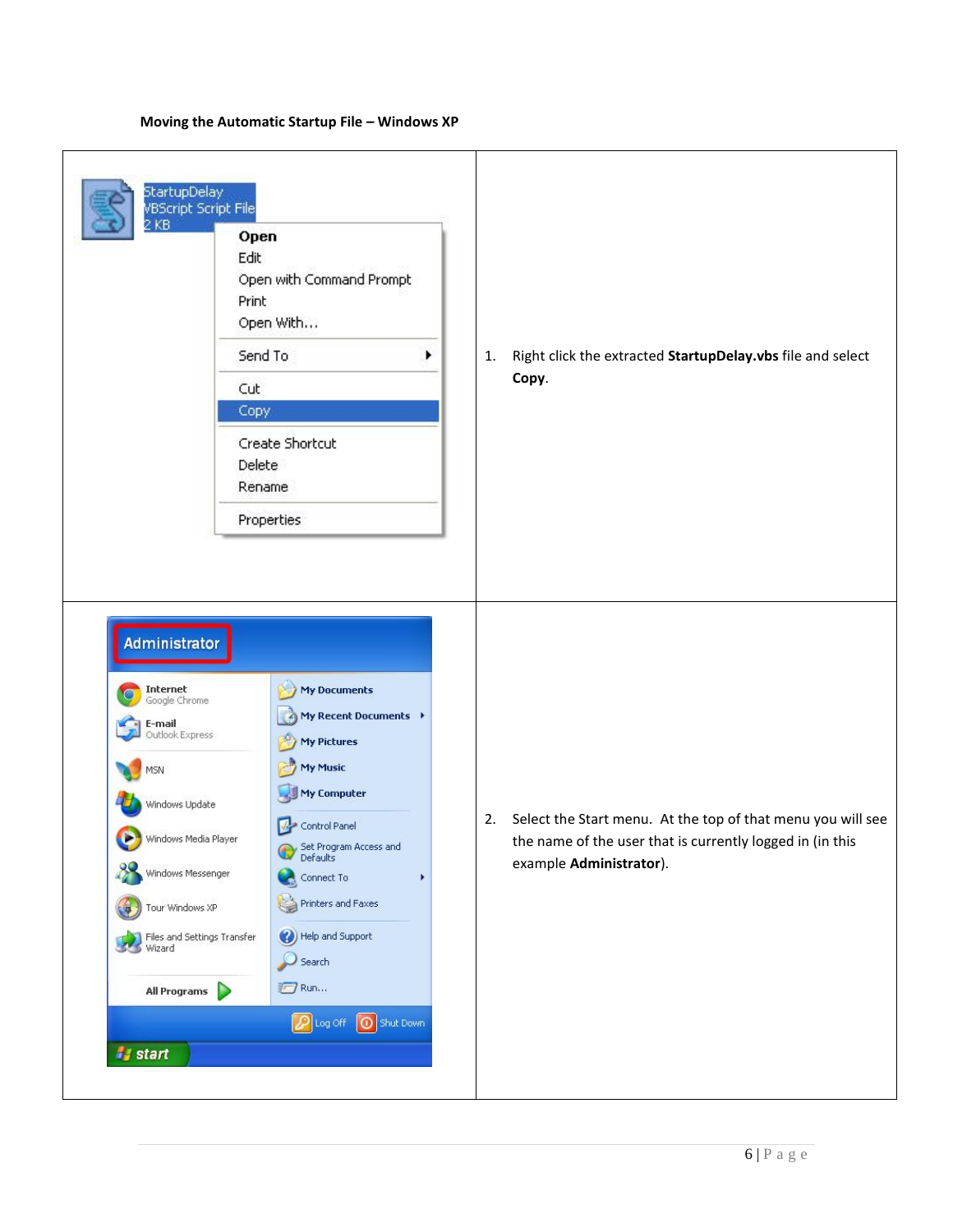| $\Box$ ex<br>Startup<br>File Edit View Favorites Tools Help<br>A.<br>Back + 0 + 1 O Search & Folders   111<br>$\vee$ $\rightarrow$ Go<br>Address C C:\Documents and Settings\Administrator\Start Menu\Programs\Startup<br>$\alpha$<br><b>File and Folder Tasks</b><br>View<br>Make a new folder<br>Arrange Icons By<br>٠<br>Publish this folder to the<br>Web<br>Refresh<br>Share this folder<br>Customize This Folder<br>Paste<br><b>Other Places</b><br>Paste Shortcut<br>New:<br>٠<br>Programs<br>My Documents<br>Properties<br>My Computer<br>My Network Places<br>$\otimes$<br><b>Details</b> | Navigate to the following folder:<br>3.<br>C:\Documents and Settings\Administrator\Start<br>$\bullet$<br>Menu\Programs\Startup<br>Note: You will need to change Administrator above to the user<br>that is logged in when using CRE/RPE.<br>Right click anywhere in the area of that window and select<br>4.<br>Paste. |
|----------------------------------------------------------------------------------------------------------------------------------------------------------------------------------------------------------------------------------------------------------------------------------------------------------------------------------------------------------------------------------------------------------------------------------------------------------------------------------------------------------------------------------------------------------------------------------------------------|------------------------------------------------------------------------------------------------------------------------------------------------------------------------------------------------------------------------------------------------------------------------------------------------------------------------|
| $\Box$ ex<br>Startup<br>File Edit View Favorites Tools Help<br>$\mathcal{L}$<br>Back + 0 + 1 O Search & Folders   111<br>$\vee$ $\rightarrow$ Go<br>C:\Documents and Settings\Administrator\Start Menu\Programs\Startup<br>StartupDelay<br>S<br>$\circ$<br><b>File and Folder Tasks</b><br>VBScript Script File<br>2KB<br>Make a new folder<br>Publish this folder to the<br>Web<br>Share this folder<br>$\circ$<br><b>Other Places</b><br>Programs<br>My Documents<br>My Computer<br>My Network Places<br>$\circ$<br><b>Details</b>                                                               | The file will then appear there.<br>5.                                                                                                                                                                                                                                                                                 |

At this point you will want to restart the computer and see if CRE/RPE automatically starts.

If there is an issue, please see the troubleshooting section of this document.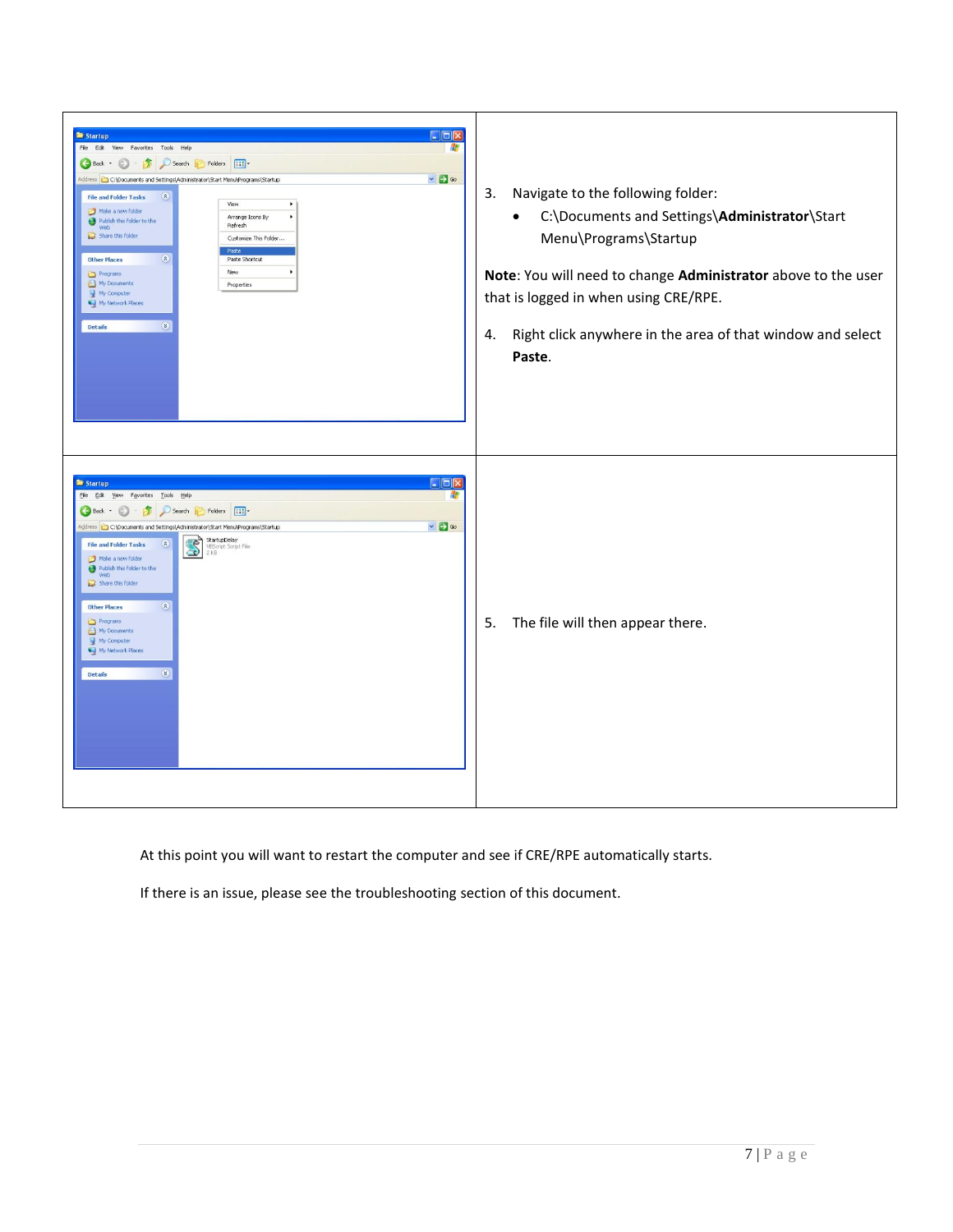**Moving the Automatic Startup File – Windows 7**

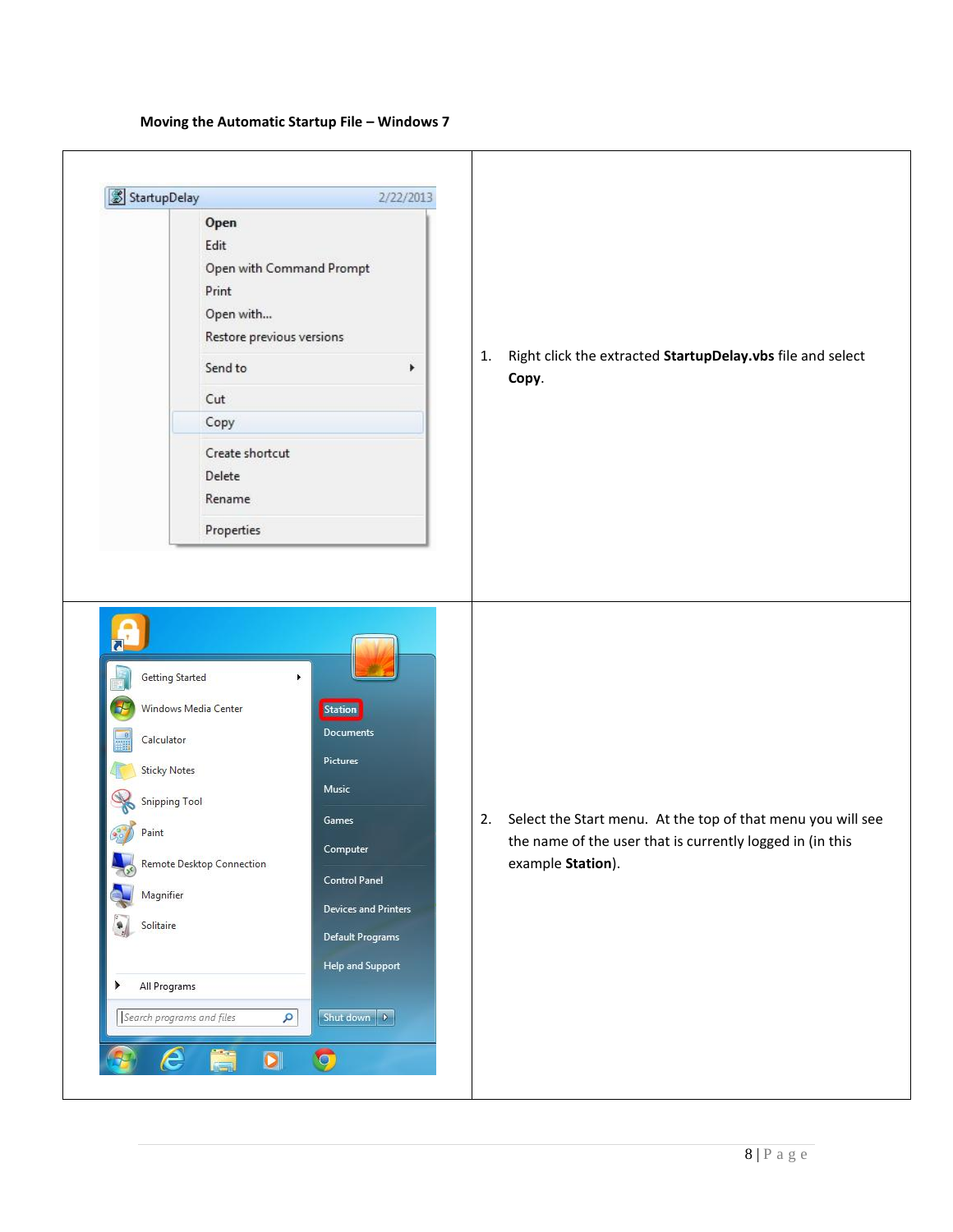| $-2 - 2$<br>可要す<br>Include in library . Share with . New folder<br>$\mathbb{R}$ . $\Box$ 0<br>Organize -<br>Date modified<br>Type<br>Name<br>Size<br><b>St</b> Favorites<br>This folder is empty<br><b>Ly</b> Libraries<br>Document<br>$h$ Music<br><b>But</b> Pictures<br>View<br>Wideos<br>Sort by<br>Group by<br><b>N</b> Computer<br>Refresh<br>Local Disk (C.)<br>geldmine (\\pca-gn<br>Customize this folder.<br>/Dan//) Spleidoidge<br>Paste<br>Sil sharedS (\\pca-ex1)<br>Paste shortcut<br>$Crit+Z$<br><b>Undo Rename</b><br><b>Qu</b> Network<br>Share with<br>New<br>Properties<br>0 items                                                                                                                                                                                                                                                                                                                                                                                                                                                                                                         | Navigate to the following folder:<br>3.<br>C:\Users\Station\AppData\Roaming\Microsoft\<br>$\bullet$<br>Windows\Start Menu\Programs\Startup<br>Note: You will need to change Station above to the user that is<br>logged in when using CRE/RPE.<br>Right click anywhere in the area of that window and select<br>4.<br>Paste. |
|---------------------------------------------------------------------------------------------------------------------------------------------------------------------------------------------------------------------------------------------------------------------------------------------------------------------------------------------------------------------------------------------------------------------------------------------------------------------------------------------------------------------------------------------------------------------------------------------------------------------------------------------------------------------------------------------------------------------------------------------------------------------------------------------------------------------------------------------------------------------------------------------------------------------------------------------------------------------------------------------------------------------------------------------------------------------------------------------------------------|------------------------------------------------------------------------------------------------------------------------------------------------------------------------------------------------------------------------------------------------------------------------------------------------------------------------------|
| $\frac{1}{2} \frac{1}{2} \frac{1}{2} \frac{1}{2} \frac{1}{2} \frac{1}{2} \frac{1}{2} \frac{1}{2} \frac{1}{2} \frac{1}{2} \frac{1}{2} \frac{1}{2} \frac{1}{2} \frac{1}{2} \frac{1}{2} \frac{1}{2} \frac{1}{2} \frac{1}{2} \frac{1}{2} \frac{1}{2} \frac{1}{2} \frac{1}{2} \frac{1}{2} \frac{1}{2} \frac{1}{2} \frac{1}{2} \frac{1}{2} \frac{1}{2} \frac{1}{2} \frac{1}{2} \frac{1}{2} \frac{$<br>A Co L « Local Disk (C:) > Users > Station > AppData > Roaming > Microsoft > Windows > Start Menu > Programs > Startup<br><b>The Co</b><br>$\mathbb{H}$ . $\mathbb{H}$ 0<br>$\begin{tabular}{ll} \textbf{Organize $\star$} & \textbf{include in library $\star$} & \textbf{Skare with $\star$} & \textbf{New folder} \end{tabular}$<br>Name<br>Date modified Type<br>Size<br><b>Sir Favorites</b><br>StartupDelay<br>2/22/2013 6:26 PM VBScript Script File<br>$-2108$<br><b>Ligil Libraries</b><br>Documents<br>Music<br><b>Pictures</b><br>Wideos<br><b>N</b> Computer<br><b>EL</b> Local Disk (C)<br>ge goldmine (Npca-gn<br>PHoldridge (\\nas1\<br>the shareds (\\pca-exl)<br><b>Qu</b> Network<br>1 item | The file will then appear there.<br>5.                                                                                                                                                                                                                                                                                       |

At this point you will want to restart the computer and see if CRE/RPE automatically starts.

If there is an issue, please see the troubleshooting section of this document.